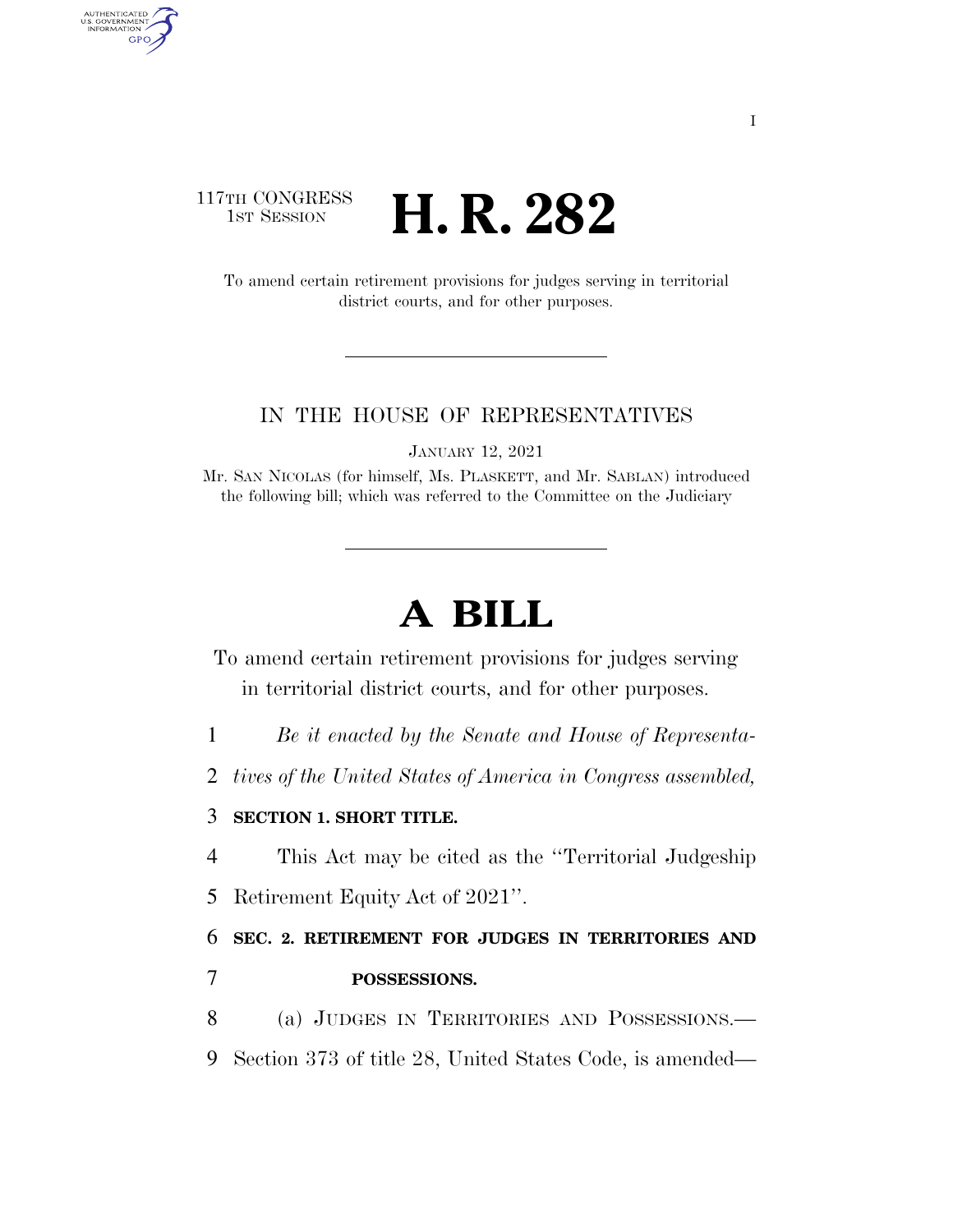(1) by striking subsection (a) and redesignating 2 subsection (b) as subsection (a);

 (2) in subsection (a), as redesignated by para- graph (1), by striking ''The age and service require- ments for retirement under subsection (a) of this section'' and inserting ''IN GENERAL—A judge of the District Court of Guam, the District Court of the Northern Mariana Islands, or the District Court of the Virgin Islands who retires from office after attaining the age and meeting the service require- ments (whether continuous or otherwise) of this sub- section shall during the remainder of the judge's lifetime receive an annuity equal to the salary the judge is receiving at the time the judge retires. The age and service requirements for retirement under 16 this subsection";

 (3) by inserting after subsection (a), as redesig- nated by paragraph (1), the following new sub-section:

 ''(b) SPECIAL RULE FOR RETIREMENT FOR JUDGES IN TERRITORIES AND POSSESSIONS.—

22 "(1) IN GENERAL.—Notwithstanding subsection (a), a judge of the District Court of Guam, the Dis- trict Court of the Northern Mariana Islands, or the District Court of the Virgin Islands, who is not re-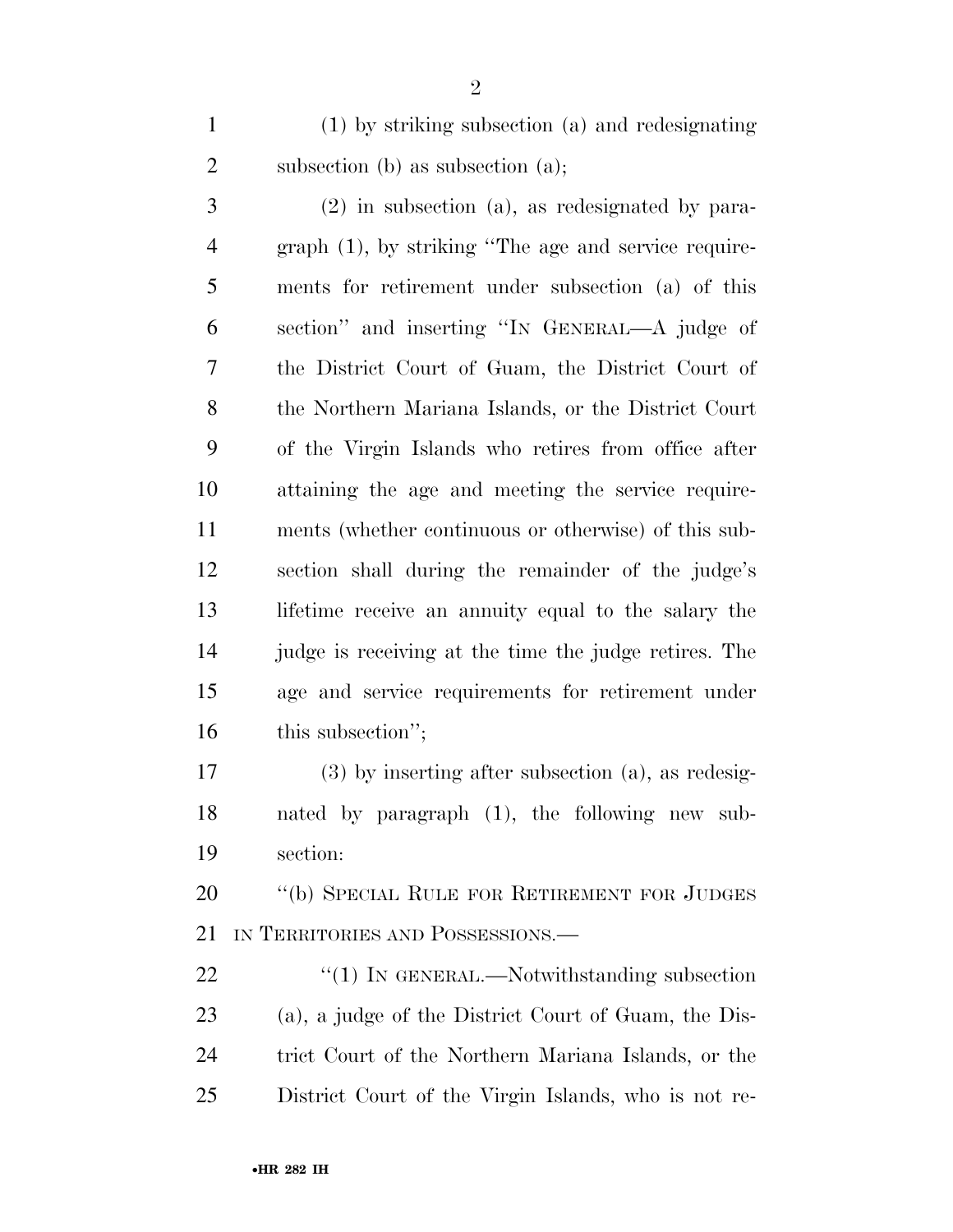| $\mathbf{1}$   | appointed following the expiration of the term of of- |
|----------------|-------------------------------------------------------|
| $\overline{2}$ | fice of such judge, and who retires upon the comple-  |
| 3              | tion of such term shall, upon attaining the age of    |
| 4              | fifty years and during the remainder of the judge's   |
| 5              | lifetime, receive an annuity equal to the salary the  |
| 6              | judge is receiving at the time the judge retires, if— |
| 7              | "(A) such judge has served a term of ten              |
| 8              | years as a judge on a court identified in this        |
| 9              | subsection; and                                       |
| 10             | $\lq$ (B) such judge advised the President, in        |
| 11             | writing, that they are willing to accept re-          |
| 12             | appointment as a judge on the court on which          |
| 13             | the judge is serving—                                 |
| 14             | "(i) not earlier than nine months and                 |
| 15             | not later than six months before the date             |
| 16             | that is ten years after the date on which             |
| 17             | the judge was appointed to the court on               |
| 18             | which the judge is serving; and                       |
| 19             | "(ii) not later than sixty days after                 |
| 20             | each Congress is convened following the               |
| 21             | Congress that is in session at the time of            |
| 22             | the initial notification required under               |
| 23             | clause (i).                                           |
| 24             | A judge or former judge who is receiving an an-       |
| 25             | nuity pursuant to this subsection and who             |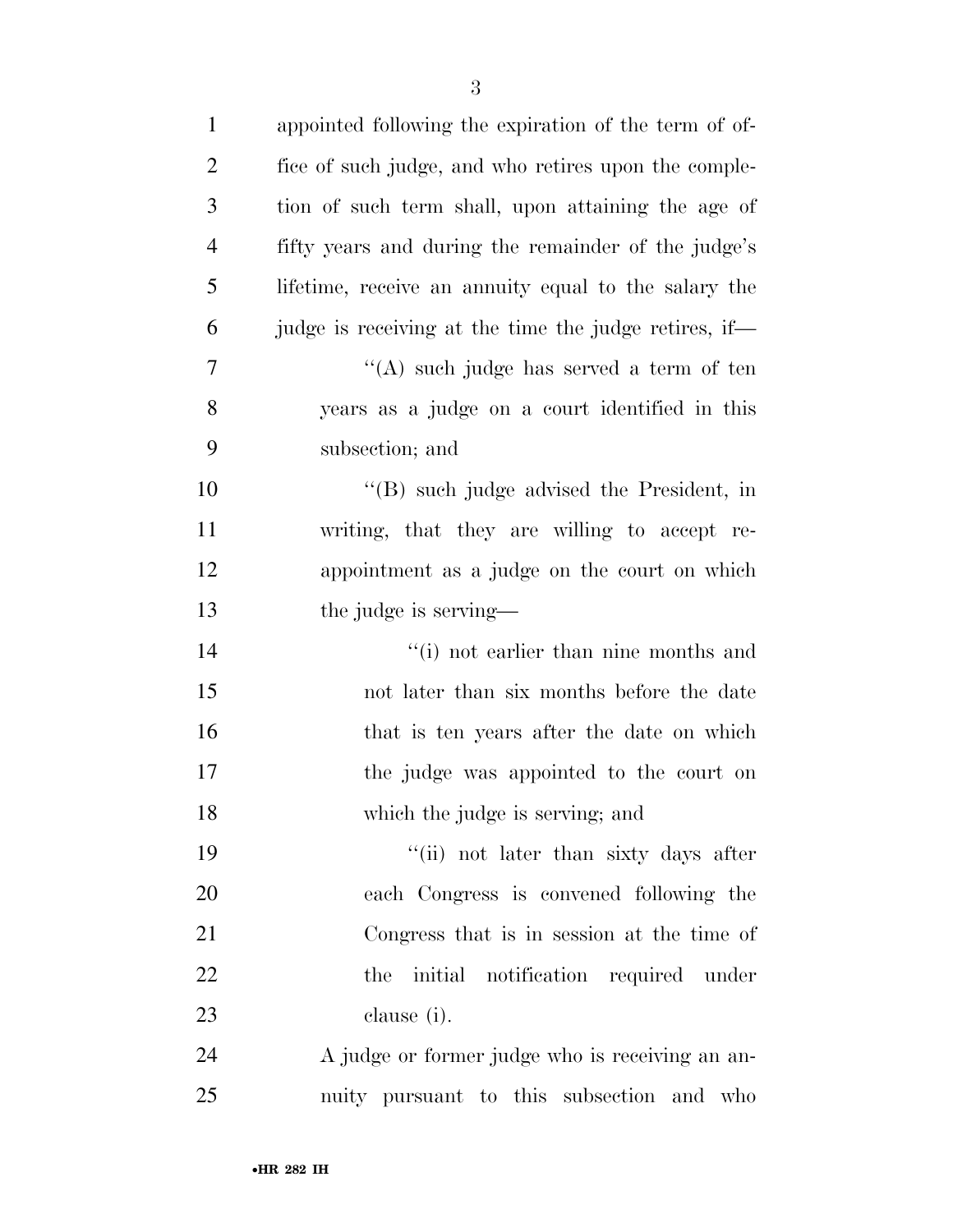thereafter accepts compensation for civil office or employment by the Government of the United States (other than the performance of judicial duties pursuant to recall under sub- section (c)) or in the practice of law represents (or supervises or directs the representation of) a client in making any civil claim against the United States or any agency thereof shall for- feit all rights to an annuity under this sub- section for the period in which such compensa-11 tion is received or legal representation is under- taken. 13 "(2) APPLICATION DATE.—

14 "(A) In GENERAL.—A judge of the Dis- trict Court of Guam, the District Court of the Northern Mariana Islands, or the District Court of the Virgin Islands, in active service, shall be subject to the requirements of this sub-section beginning on January 1, 2019.

20 "(B) EXCEPTION TO ADVICE REQUIRE- MENT.—A judge of the District Court of Guam, 22 the District Court of the Northern Mariana Is- lands, or the District Court of the Virgin Is-lands, in active service on January 1, 2019,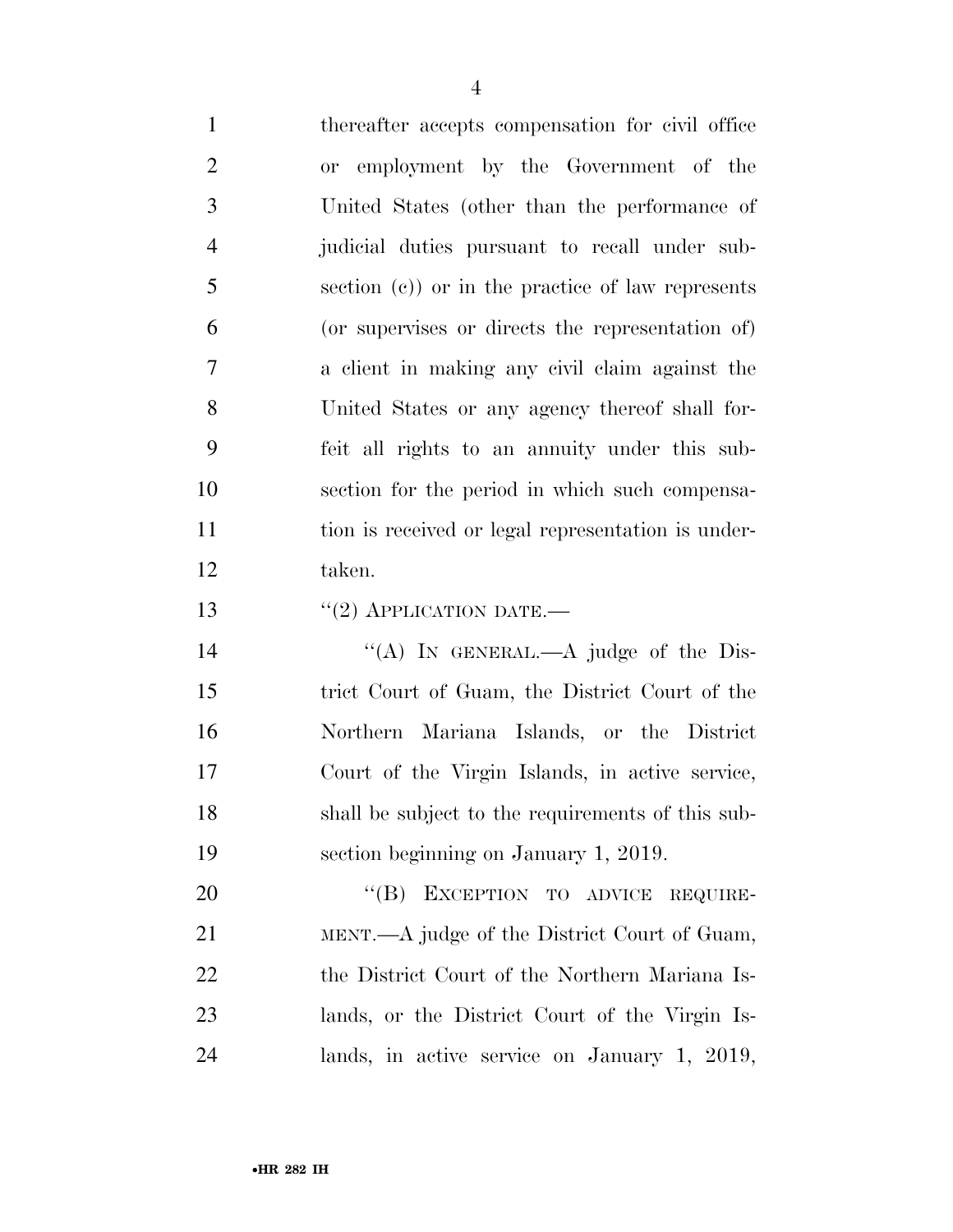| $\mathbf{1}$   | shall be deemed to have met the advice require- |
|----------------|-------------------------------------------------|
| $\overline{2}$ | ment under paragraph $(1)(B)$ .";               |
| $\mathfrak{Z}$ | $(4)$ in subsection $(e)$ —                     |
| $\overline{4}$ | $(A)$ in the matter preceding paragraph $(1)$   |
| 5              | by inserting "REQUIREMENTS FOR SENIOR           |
| 6              | $JUDGE$ ";                                      |
| 7              | $(B)$ in paragraph $(1)$ —                      |
| 8              | (i) by striking "Any" and inserting             |
| 9              | " $A$ "; and                                    |
| 10             | (ii) by striking "this section may elect        |
| 11             | to become a senior judge of the court upon      |
| 12             | which he served before retiring." and in-       |
| 13             | serting "subsection (a) or (b), with 15         |
| 14             | years or more of judicial service (whether      |
| 15             | continuous or otherwise), may elect to be-      |
| 16             | come a senior judge of the court upon           |
| 17             | which the judge served before retiring. Any     |
| 18             | judge or former judge who is receiving an       |
| 19             | annuity pursuant to subsection (b), with        |
| 20             | less than 15 years of judicial service          |
| 21             | (whether continuous or otherwise), may          |
| 22             | elect to become a senior judge of the court     |
| 23             | upon which the judge served before retir-       |
| 24             | ing upon attaining the age of sixty-five        |
| 25             | years.";                                        |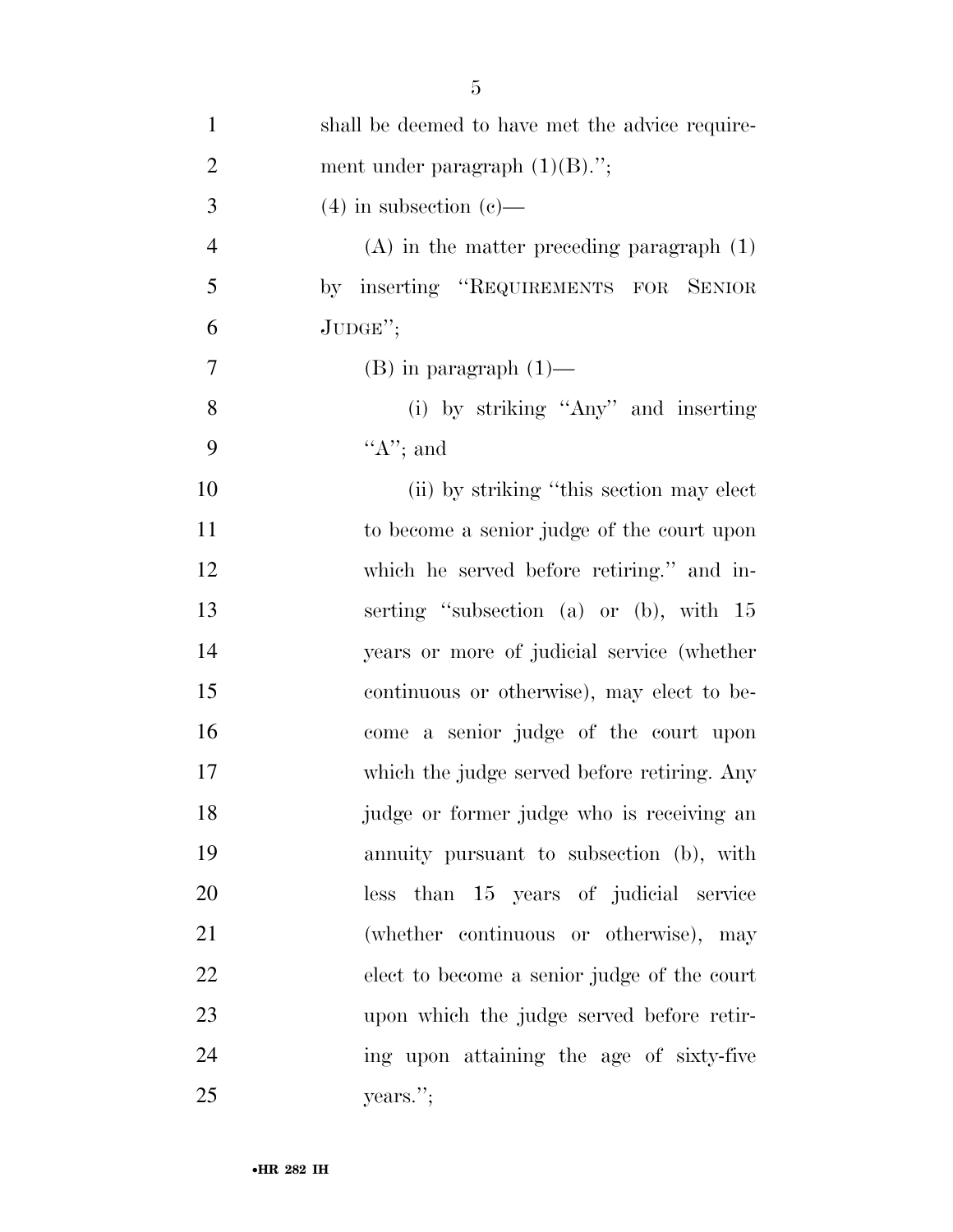| $\mathbf{1}$   | $(C)$ in paragraph $(2)$ , by striking "he" and       |
|----------------|-------------------------------------------------------|
| $\overline{2}$ | inserting "the judge";                                |
| 3              | (D) in paragraph $(3)$ , by striking "he" and         |
| $\overline{4}$ | inserting "the senior judge";                         |
| 5              | $(E)$ in paragraph $(4)$ —                            |
| 6              | (i) by striking "Any" and inserting                   |
| $\tau$         | " $A$ "; and                                          |
| 8              | (ii) by striking "subsection (a) of this              |
| 9              | section" and inserting "subsection (a) or             |
| 10             | $(b)$ "; and                                          |
| 11             | $(F)$ in paragraph $(5)$ , by striking "Any"          |
| 12             | and inserting "A";                                    |
| 13             | $(5)$ in subsection (d), by striking "Any" and in-    |
| 14             | serting "EMPLOYMENT OF SENIOR JUDGE—A";               |
| 15             | $(6)$ in subsection $(f)$ , by striking "Service" and |
| 16             | inserting "COMPUTATION OF AGGREGATE JUDICIAL          |
| 17             | SERVICE—Service";                                     |
| 18             | $(7)$ in subsection (e)—                              |
| 19             | $(A)$ by striking "Any" and inserting                 |
| 20             | "MENTAL OR PHYSICAL DISABILITY— $A$ ";                |
| 21             | (B) by striking "who is removed by the                |
| 22             | President of the United States" and inserting         |
| 23             | "who has served at least five years (whether          |
| 24             | continuous or otherwise) and who retires or is        |
| 25             | removed from office";                                 |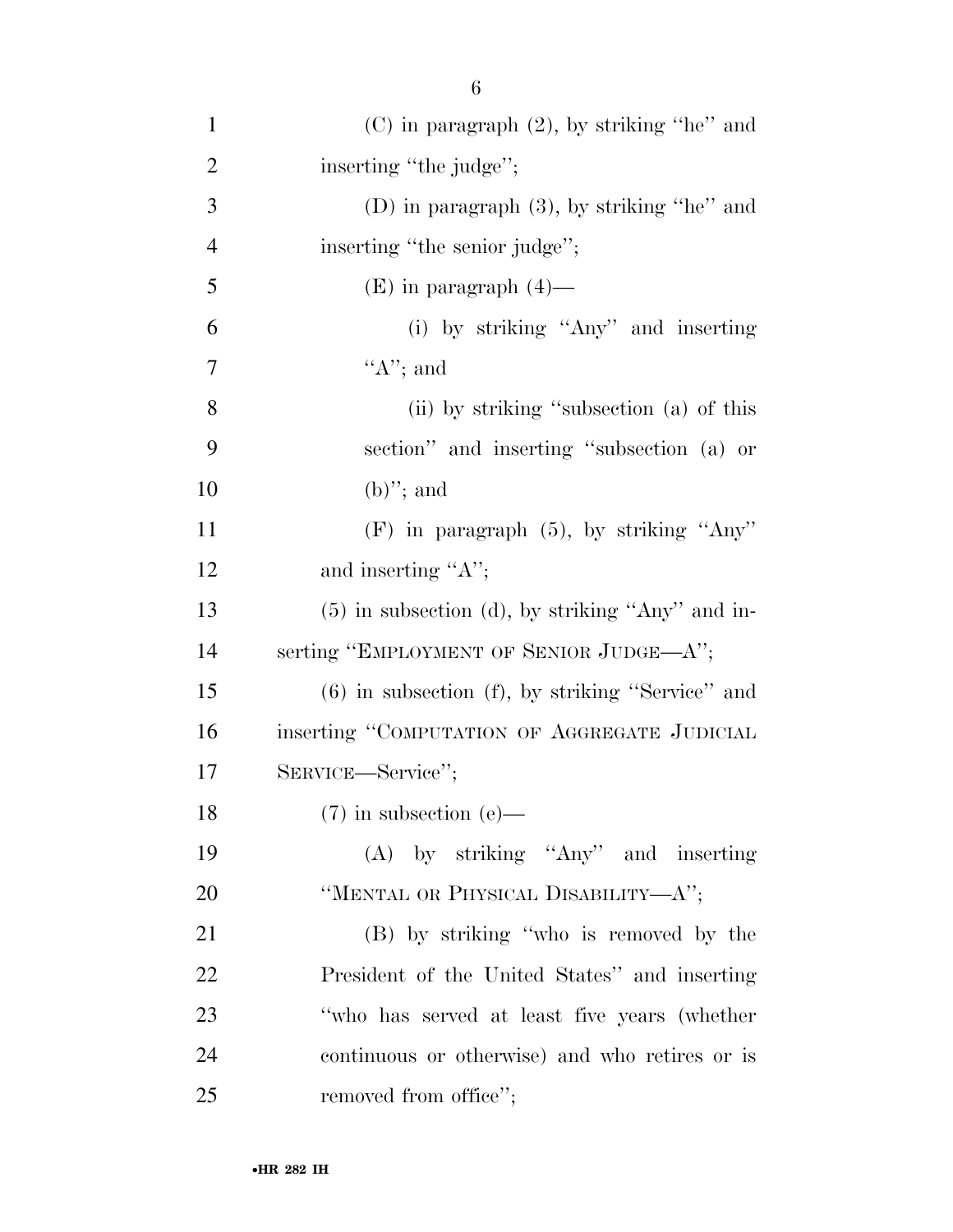| $\mathbf{1}$   | (C) by striking "or who is not reappointed              |
|----------------|---------------------------------------------------------|
| $\overline{2}$ | $(as\ judge\ of\ such\ court),'';$                      |
| 3              | (D) by striking ", upon attaining the age               |
| $\overline{4}$ | of sixty-five years or upon relinquishing office if     |
| 5              | he is then beyond the age of sixty-five years, $(1)$    |
| 6              | if his judicial service, continuous or otherwise,       |
| 7              | aggregates fifteen years or more, to receive dur-       |
| 8              | ing the remainder of his life an annuity equal          |
| 9              | to the salary he received when he left office, or       |
| 10             | $(2)$ if his judicial service, continuous or other-     |
| 11             | wise, aggregated less than fifteen years but not        |
| 12             | less than ten years,";                                  |
| 13             | (E) by striking "his life an annuity equal              |
| 14             | to that proportion of such salary which the ag-         |
| 15             | gregate number of his years of his judicial serv-       |
| 16             | ice bears to fifteen." and inserting "the judge's       |
| 17             | lifetime—"; and                                         |
| 18             | (F) by adding at the end the following new              |
| 19             | paragraphs:                                             |
| 20             | $\lq(1)$ an annuity equal to 50 percent of the sal-     |
| 21             | ary payable to a judge on a court identified in this    |
| 22             | subsection in regular active service, if before retire- |
| 23             | ment or removal such judge served less than 10          |
| 24             | years; or                                               |